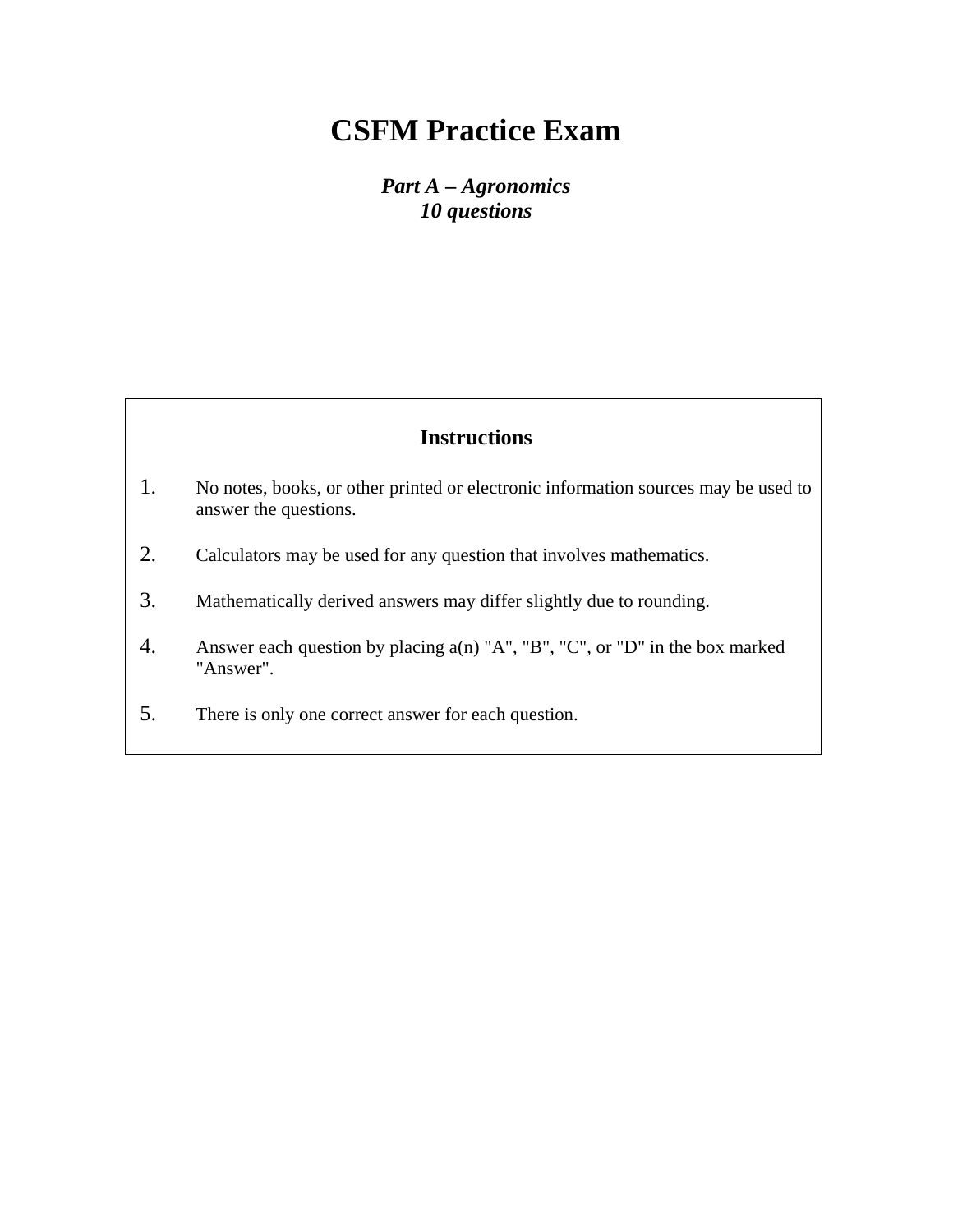#### **Competency Area 1. AGRONOMICS (10 questions)**

1. The texture of a soil can be determined quantitatively in the laboratory by means of:

- a. chemical analysis
- b. mechanical analysis
- c. salt concentration
- d. electrical conductivity

2. A 100 pound bag of fertilizer with an analysis of 18-5-9 would contain which of the following:

- a. 5 pounds of actual phosphorus
- b. 5 pounds of available phosphate
- c. 9 pounds of potassium
- d. 18 pounds of urea
- 3. Cation Exchange Capacity (CEC) reflects the ability of a soil to:
	- a. retain positively charged ions
	- b. retain negatively charged nutrient ions
	- c. resist compaction under traffic
	- d. hold water

4. A turfgrass blend consists of:

- a. 2 or more different species
- b. only certified, weed free turfgrass varieties
- c. 2 or more varieties of the same species
- d. Insect and disease resistant species and varieties

5. If there are 29.6 milliliters per liquid ounce and 128 ounces in one gallon, how many milliliters are there in one gallon of liquid?

- a. approximately 1,895
- b. approximately 3,790
- c. approximately 379
- d. approximately 1,000

Answer:

Answer:

Answer:

Answer: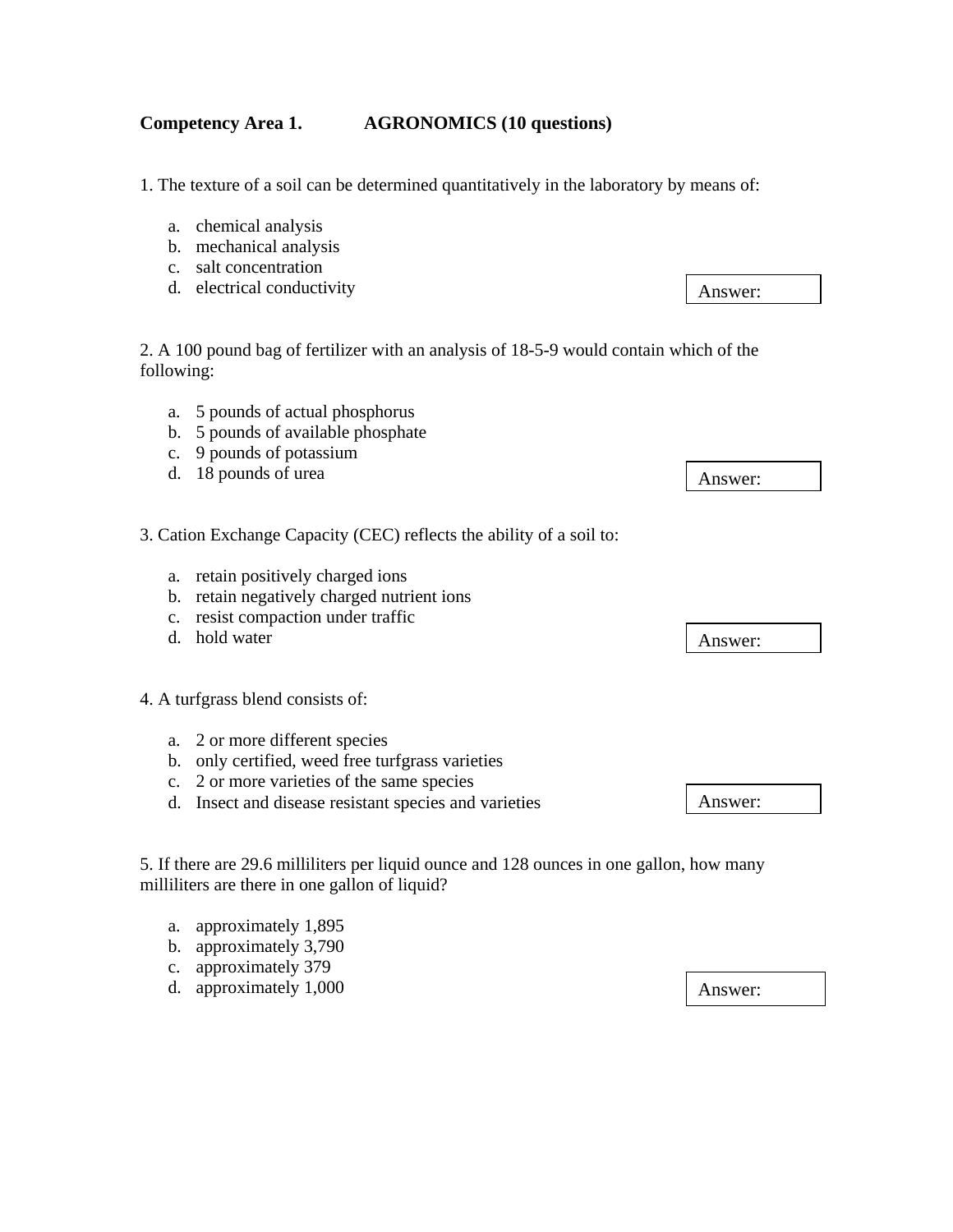6. A root zone material that contains a higher than recommended percentage of capillary porosity might require which of the following to allow for reasonable drainage to occur:

- a. be constructed using a shallower than normal root zone depth
- b. be constructed using a deeper than normal root zone depth
- c. be mixed with extra organic matter to encourage drainage
- d. be built to normal depth because drainage will improve as turf roots begin growing

7. An iron deficiency may result in: a. better traffic tolerance b. increased shoot growth c. increased nitrogen fertilizer requirement d. chlorosis (yellowing) of the turf 8. Perennial ryegrass plants do not produce: a. roots b. tillers c. stolons d. shoots 9. Photosynthesis rate in turfgrass plants: a. increases as the amount of shade increases b. decreases as the amount of shade increases c. is highest just before sunrise d. is not affected by the amount of sunlight 10. You wish to apply a preemergent herbicide at a rate of 1.5 pounds active ingredient per Answer: Answer: Answer: Answer:

acre to a soccer field with the dimension 120 yards by 80 yards. How many pounds of the 3G preemergent product will you need to apply?

(NOTE: there are 43,560 square feet in one acre)

- a. approximately 18 pounds of preemergent herbicide
- b. approximately 44 pounds of preemergent herbicide
- c. approximately 100 pounds of preemergent herbicide
- d. approximately 200 pounds of preemergent herbicide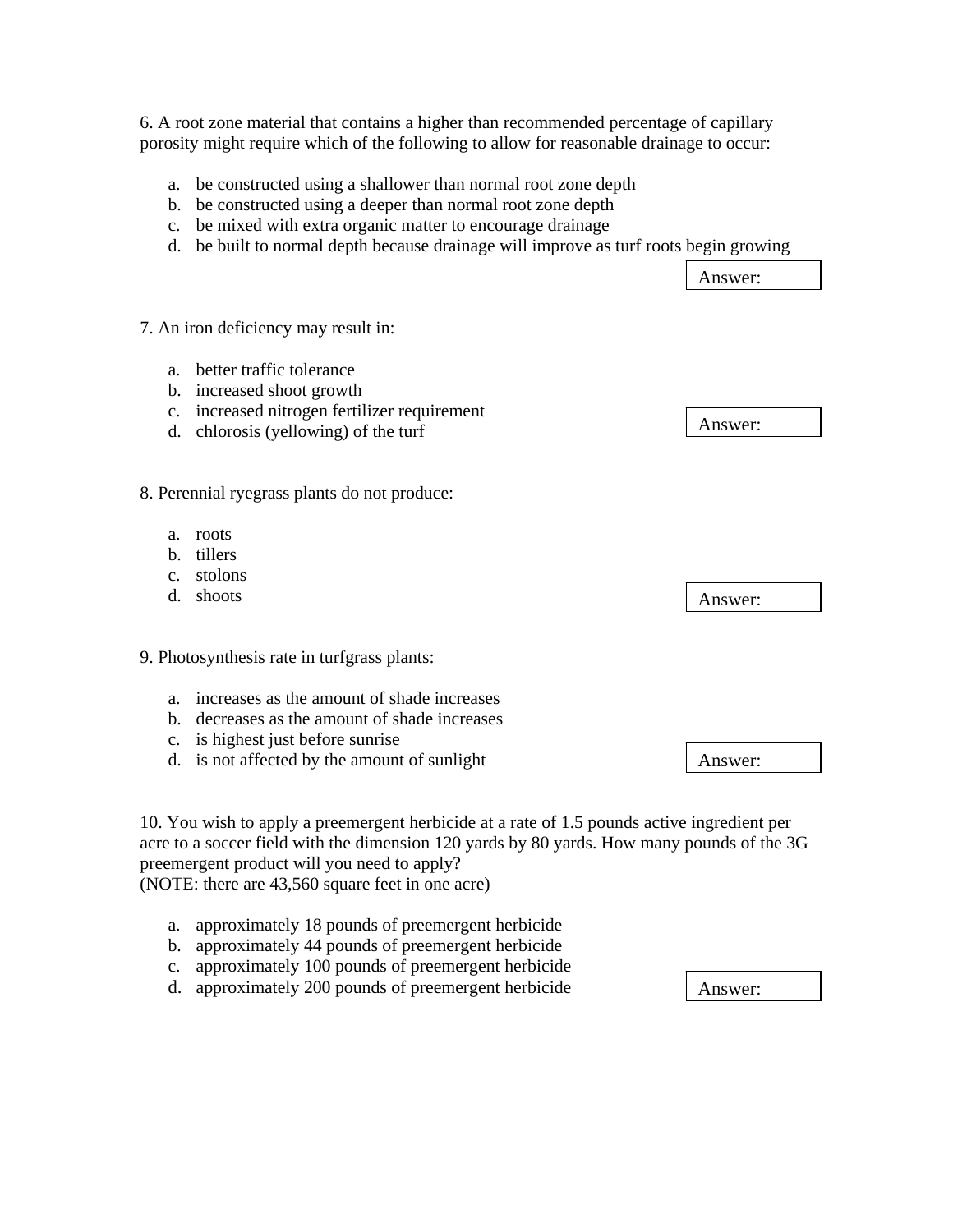*Part B – Pest Management 5 questions* 

- 1. No notes, books, or other printed or electronic information sources may be used to answer the questions.
- 2. Calculators may be used for any question that involves mathematics.
- 3. Mathematically derived answers may differ slightly due to rounding.
- 4. Answer each question by placing a(n) "A", "B", "C", or "D" in the box marked "Answer".
- 5. There is only one correct answer for each question.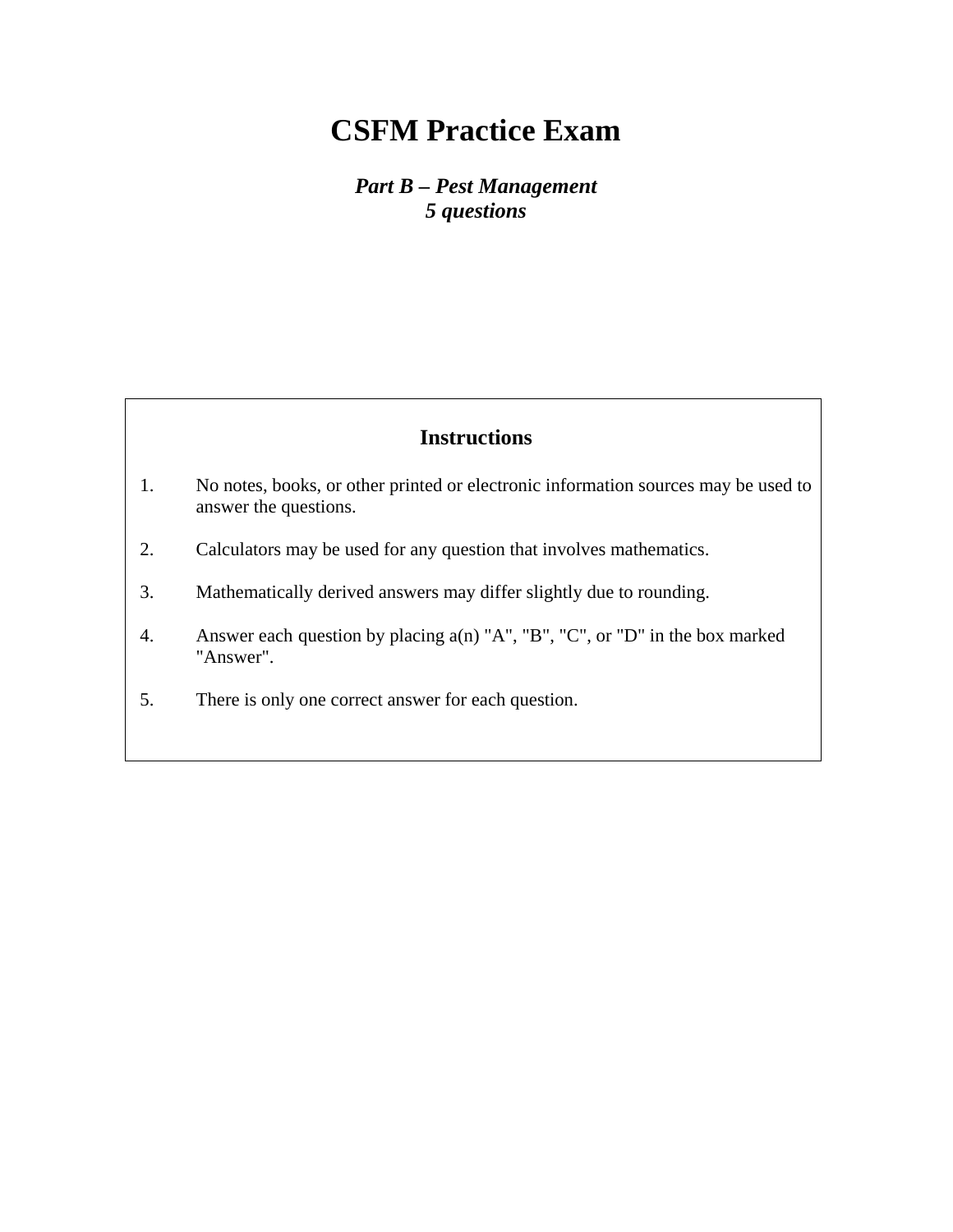#### **Competency Area II. PEST MANAGEMENT (5 questions)**

1. In order to maximize the effectiveness of an insecticide for the control of sod webworms or cutworms, the preferred time of day for insecticide application is:

- a. late afternoon or evening
- b. early morning
- c. mid-day
- d. sunrise

#### 2. An herbicide with the label designation 2EC:

- a. contains 2 parts per million active ingredient concentration in the container
- b. has an active ingredient concentration of 2%
- c. contains 2 pounds of active ingredient per gallon of formulated product
- d. weighs 2 pounds per gallon

3. A nitrogen deficiency would tend to increase the incidence and/or severity of which of the following turfgrass diseases?

- a. pythium
- b. nematodes
- c. dollar spot
- d. brown patch

4. Which of the following lists pesticide label signal words in INCREASING order of toxicity?

- a. Warning, Caution, Danger
- b. Danger, Warning, Caution
- c. Caution, Danger, Warning
- d. Caution, Warning, Danger

5. As part of an IPM program to manage weeds in a park, a cultural practice that may be particularly effective in reducing the aggressiveness of clover population would be:

- a. to increase nitrogen application rates
- b. to decrease nitrogen application rates
- c. to increase the frequency of core cultivation
- d. to use deep-tine cultivation at least once per season

Answer:

Answer:

Answer:

Answer: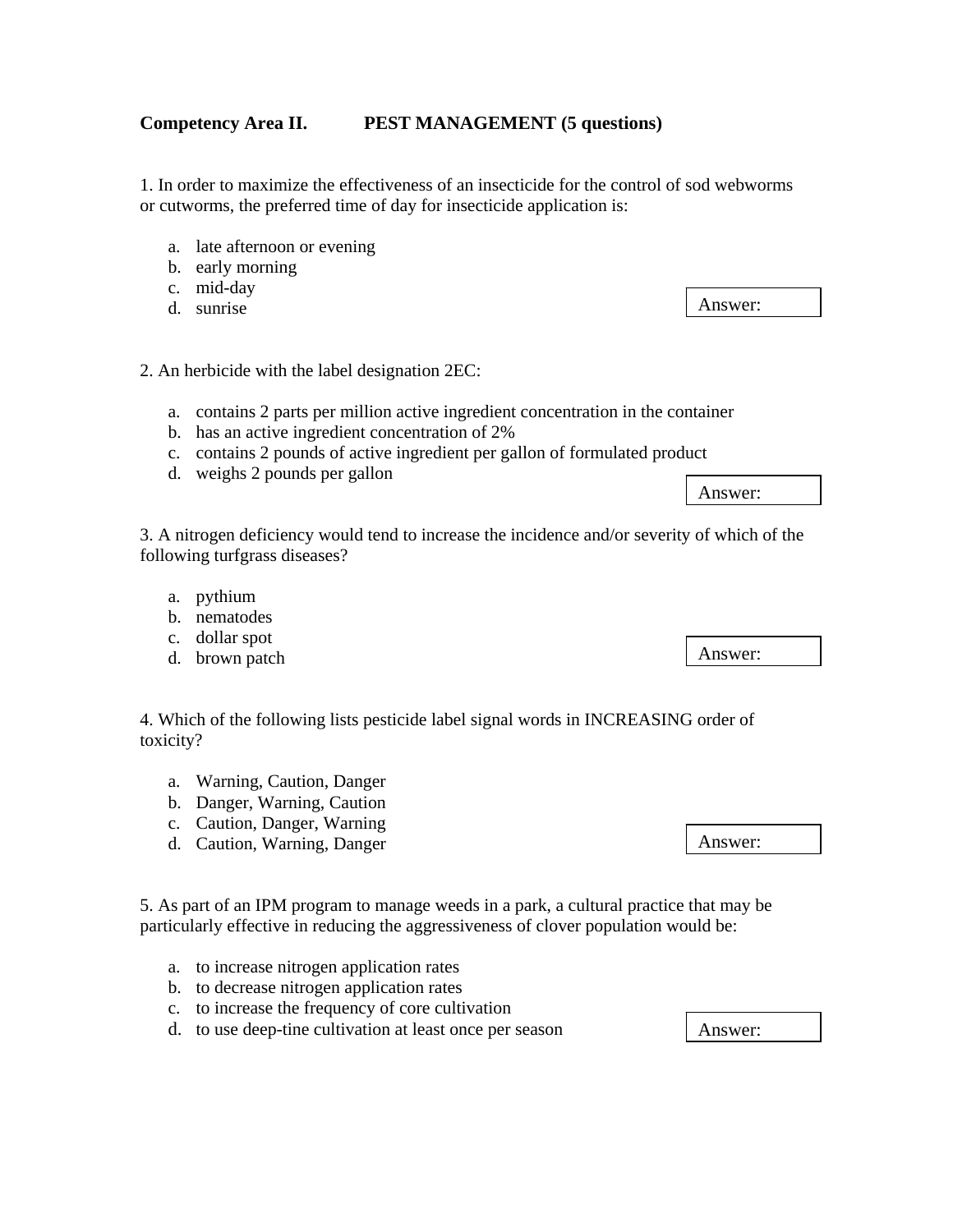*Part C – Administration 5 questions* 

- 1. No notes, books, or other printed or electronic information sources may be used to answer the questions.
- 2. Calculators may be used for any question that involves mathematics.
- 3. Mathematically derived answers may differ slightly due to rounding.
- 4. Answer each question by placing a(n) "A", "B", "C", or "D" in the box marked "Answer".
- 5. There is only one correct answer for each question.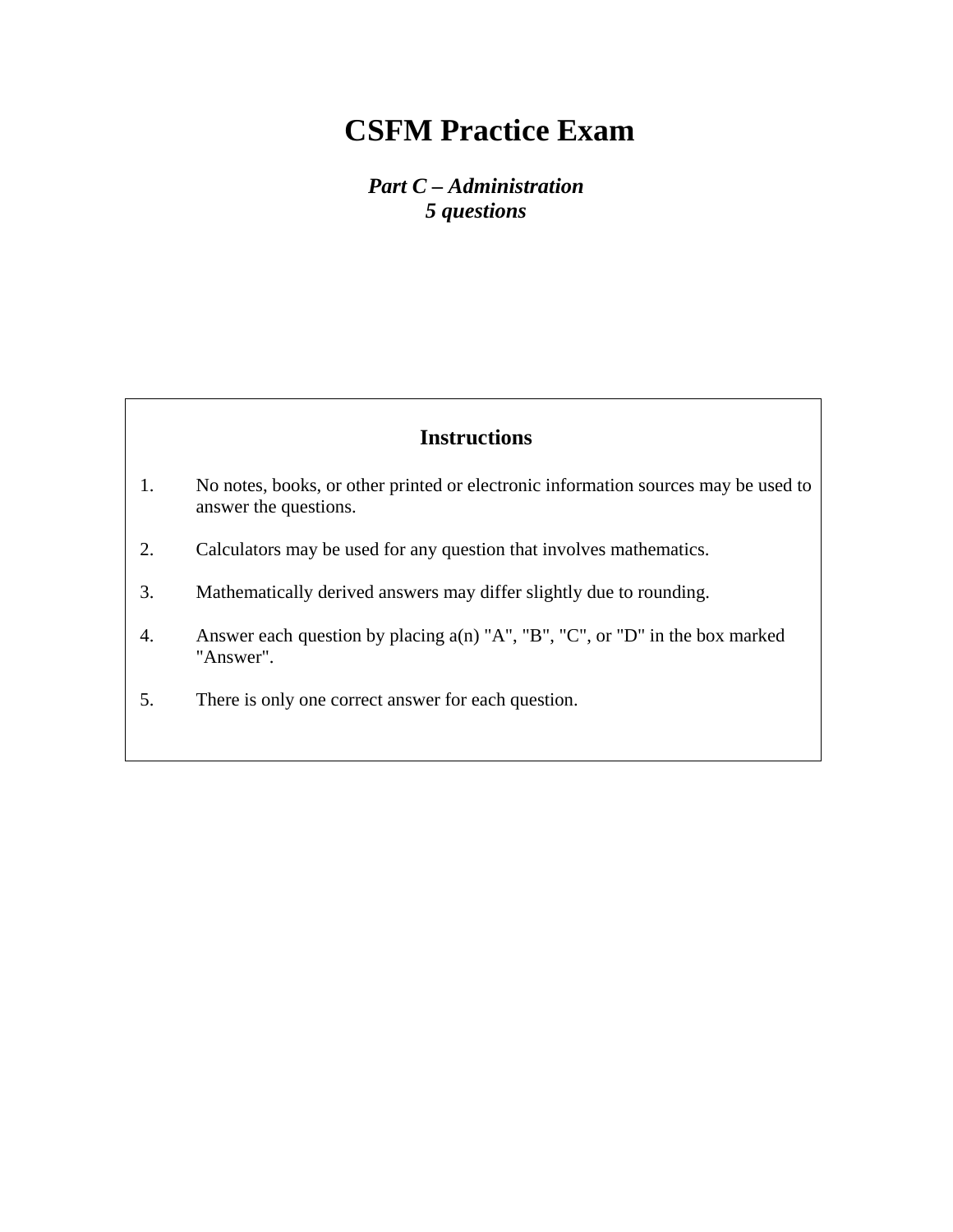#### **Competency Area III. ADMINISTRATION (5 questions)**

1. The tool to establish and define financial goals in a maintenance program is the:

- a. strategic plan
- b. budget
- c. schedule
- d. calendar

2. An example of a capital equipment expenditure is:

- a. grass seed purchase
- b. sub-contractor fees
- c. equipment rental
- d. tractor purchase
- 3. The acronym "OSHA" stands for:
	- a. Only Safe Handling Allowed
	- b. Occupational Safety and Health Administration
	- c. Organic Safety and Health Association
	- d. Organization of States Health Administration
- 4. The best way to find out if an employee understood your directions is to:
	- a. wait and see
	- b. give it to them in writing
	- c. ask a question
	- d. look at them when you talk

5. Providing feedback is one of the most important tools for improving performance. Which of the following is not true about providing feedback?

- a. Negative feedback should only be given at an annual review in order to reduce tensions throughout the year
- b. Supportive feedback is used to reinforce actions and behaviors that are desirable
- c. Constructive feedback is used to change behavior that is ineffective or inappropriate
- d. It is important that employees understand the positive outcomes of performing well, as well as the consequences when performance is low

Answer:

Answer:

Answer:

Answer: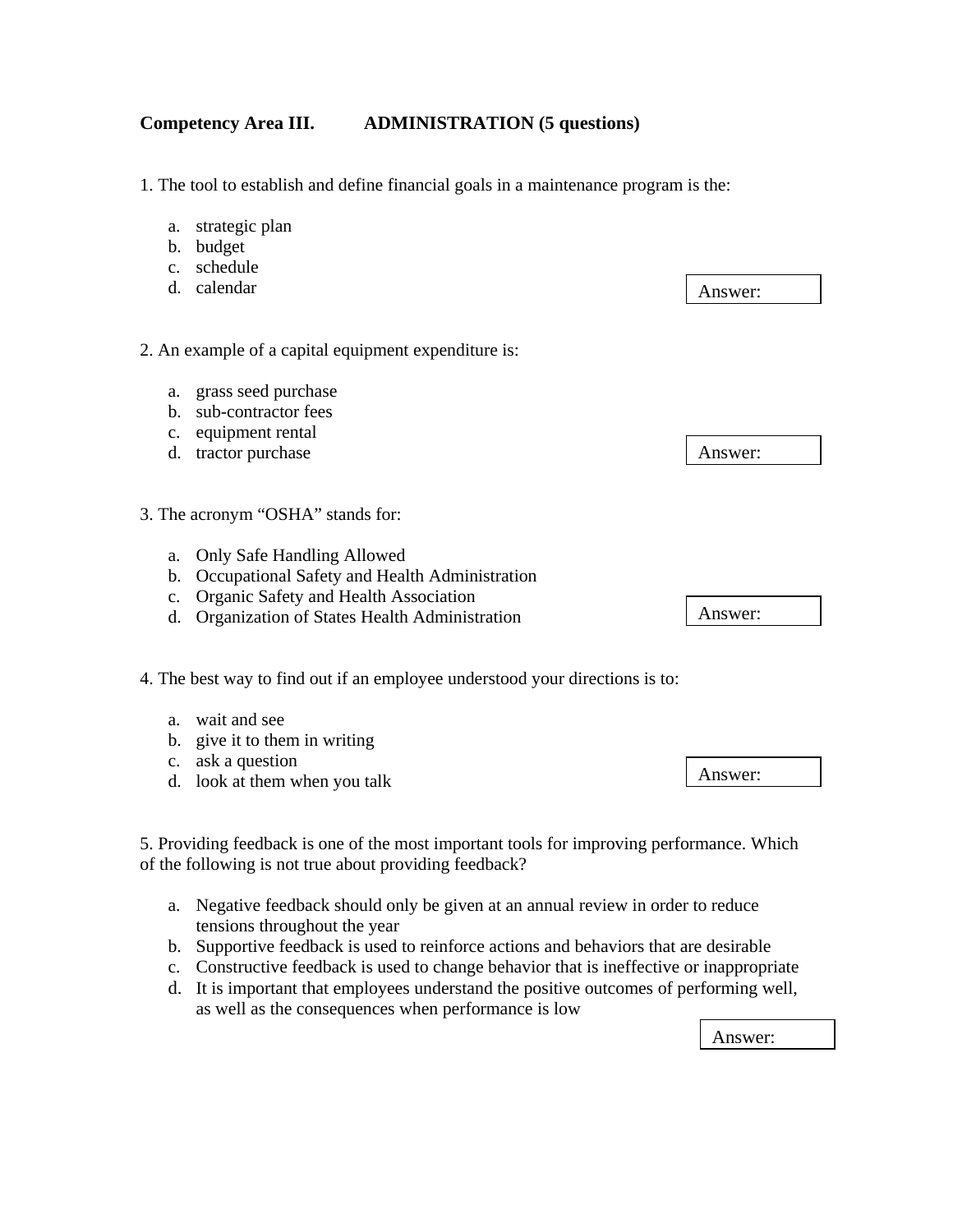*Part D – Sports Specific 10 questions* 

- 1. No notes, books, or other printed or electronic information sources may be used to answer the questions.
- 2. Calculators may be used for any question that involves mathematics.
- 3. Mathematically derived answers may differ slightly due to rounding.
- 4. Answer each question by placing a(n) "A", "B", "C", or "D" in the box marked "Answer".
- 5. There is only one correct answer for each question.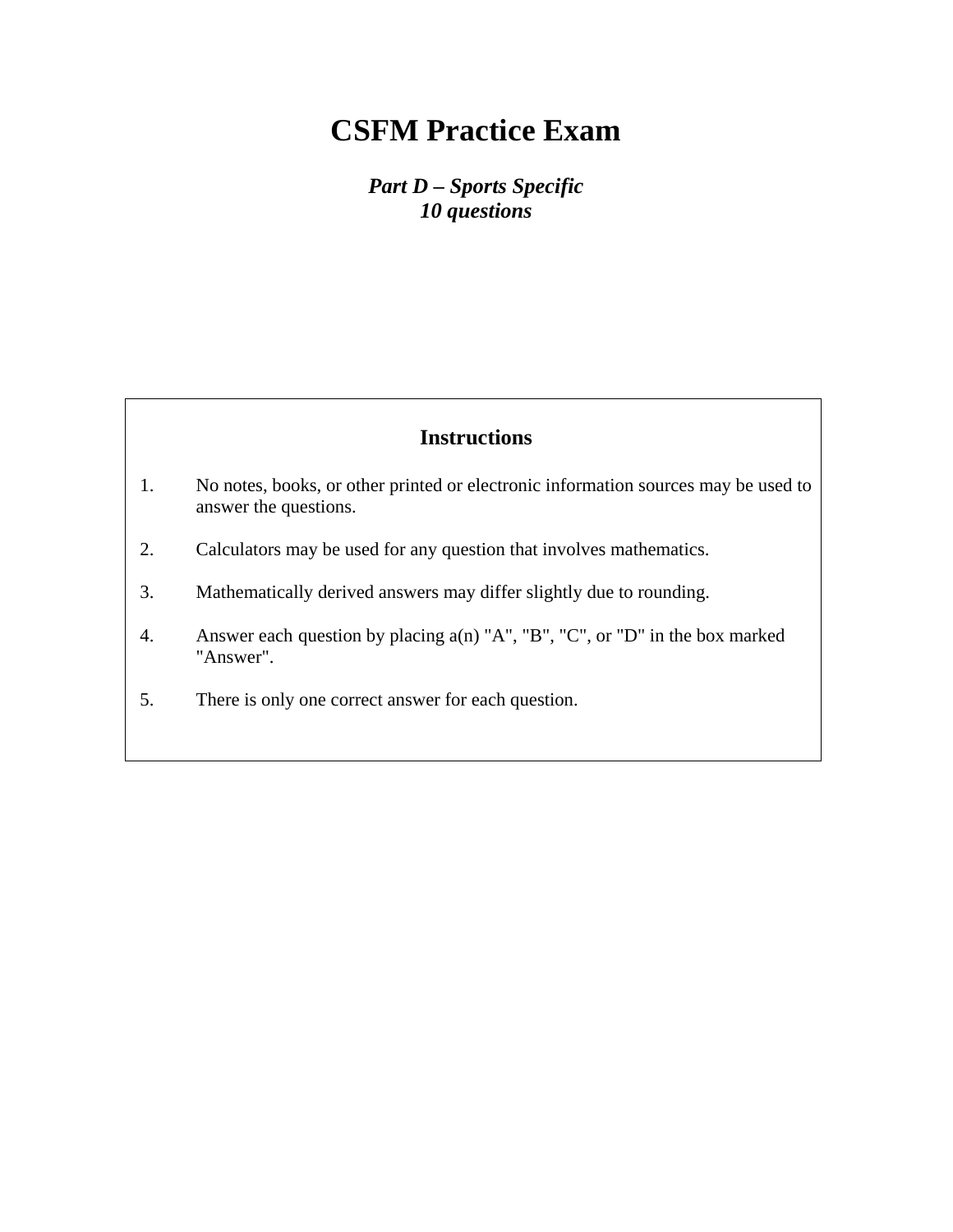### **Competency Area IV. SPORTS SPECIFIC (10 questions)**

1. Your field has been selected for the championship soccer game, but the goalie boxes are completely worn out and uneven. What is the best strategy to have the field ready for play in two weeks?

- a. deep tine aeration and heavy top dressing
- b. reseed and water heavily
- c. use thick cut (2-inch) sod to repair
- d. verticut to create quality bluegrass runners

2. Which one of the following associations administers the rules, including field layout, for high school sports?

- a. Sports Turf Managers Association
- b. National High School Rules Committee
- c. National Federation of State High School Associations
- d. None of the Above

3. The most appropriate paint to use on a natural grass field is:

- a. latex
- b. oil-based
- c. enamel
- d. all of the above can be used

4. Many baseball infields have a 1/2 % slope from the pitchers mound to the skinned areas, the reason for this is that:

- a. ball bounce will be more predictable and uniform on the sloped surface
- b. it aids in drainage of the infield grass
- c. more foul balls are hit on a sloped surface
- d. to discourage batters from bunting the ball

5. Baseball and softball skin areas are very critical parts of the playing field. What is the uniform standard that has been adopted by professional baseball for infield skin mixtures?

- a. 60% sand and 40% clay
- b. 60% sand, 20% silt and 20% clay
- c. 50% native soil and 50% calcined clay
- d. no organization has adopted a uniform standard for the composition of skin areas on baseball and softball fields Answer:

Answer:

Answer:

Answer: